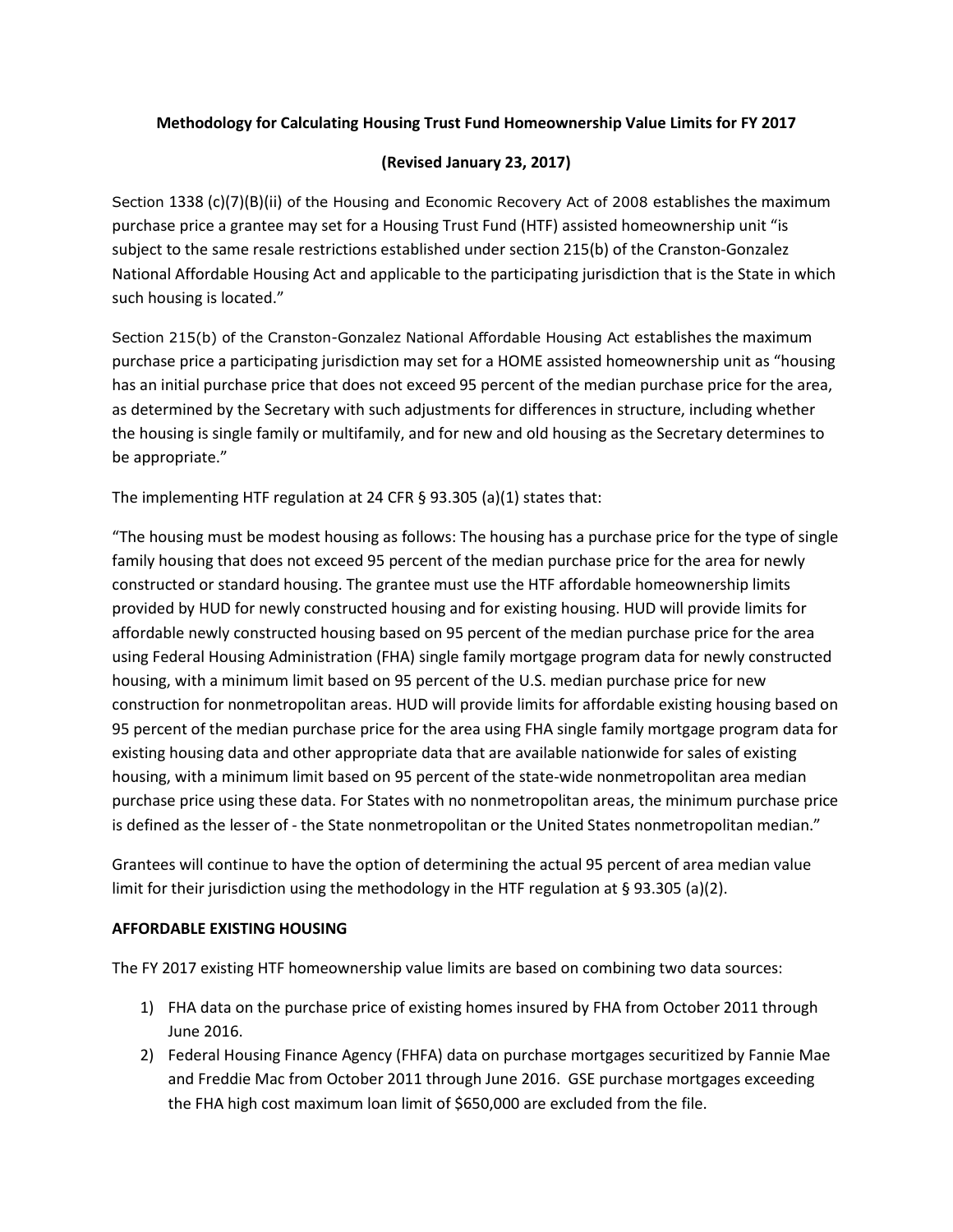For each geographic area (metropolitan area, county within a metropolitan area, or nonmetropolitan county), a median purchase price is calculated. The median purchase price is based on the most recent data that aggregates 500 or more sales in the specific geography.

The HTF Interim Rule at § 93.305 (a)(1) states that there is, "a minimum limit based on 95 percent of the state-wide nonmetropolitan area median purchase price." There are two states and the District of Columbia that have no nonmetropolitan areas. As such, HUD made a technical correction in 2013 to the HOME Rule that sets this minimum purchase prices as - the lesser of the state nonmetropolitan or the U.S. nonmetropolitan median. HUD calculates for each state its nonmetropolitan median purchase price, as well as the U.S. nonmetropolitan median purchase price. This serves as the "state floor price" for maximum purchase price limits on existing homes.

The HTF homeownership value limits for EXISTING housing are set as follows:

- (1) Calculate the greater of the unadjusted median sales price or the "state floor price."
- (2) This is multiplied times 0.95 and rounded to the nearest thousand to create the 1-unit purchase price limit.
- (3) The 2-unit, 3-unit, and 4-unit limits are a function of the 1-unit limit. Based on FHA standard practice, the following multipliers are used for 2-, 3-, and 4-unit properties: 1.28, 1.55, and 1.92 times the 1-unit limit, respectively.
- (4) If a county within a metropolitan area has a higher calculated HTF limit than the amount calculated for the metropolitan area, the county HTF limit is used.

## **AFFORDABLE NEW HOUSING**

The FY 2017 new HTF homeownership value limits are based only on FHA data on the purchase price of new homes insured by FHA from October 2011 through June 2016.

For each geographic area (metropolitan area, county within a metropolitan area, or nonmetropolitan county), a median purchase price is calculated. The median purchase price is based on the most recent data that aggregates to 50 or more sales in the specific geography. If there have been 50 or more sales in the 12 months, from July 2015 to June 2016, then the median for those 12 months is used. If there are fewer than 50 sales in the 12-month period, then the 24-month period ending in June 2016 of sales is used. If there are fewer than 50 sales over 24 months, then 36 months are used. If fewer than 50 sales over 3 years, then all records from 2011 forward are used to calculate the median purchase price. The result is the "Unadjusted Median Purchase Price."

The HTF Interim Rule at § 93.305 (a)(1) states that there is "a minimum limit based on 95 percent of the U.S. median purchase price for new construction for nonmetropolitan areas." This minimum limit was calculated by HUD using micro data from the Census Bureau data collected on sales price for new homes constructed in 2015 in nonmetropolitan areas. In 2015, HUD calculated the nonmetropolitan purchase price for a new home in the U.S. as \$235,000. Micro data are available at the Census website: [https://www.census.gov/construction/chars/microdata.html.](https://www.census.gov/construction/chars/microdata.html)